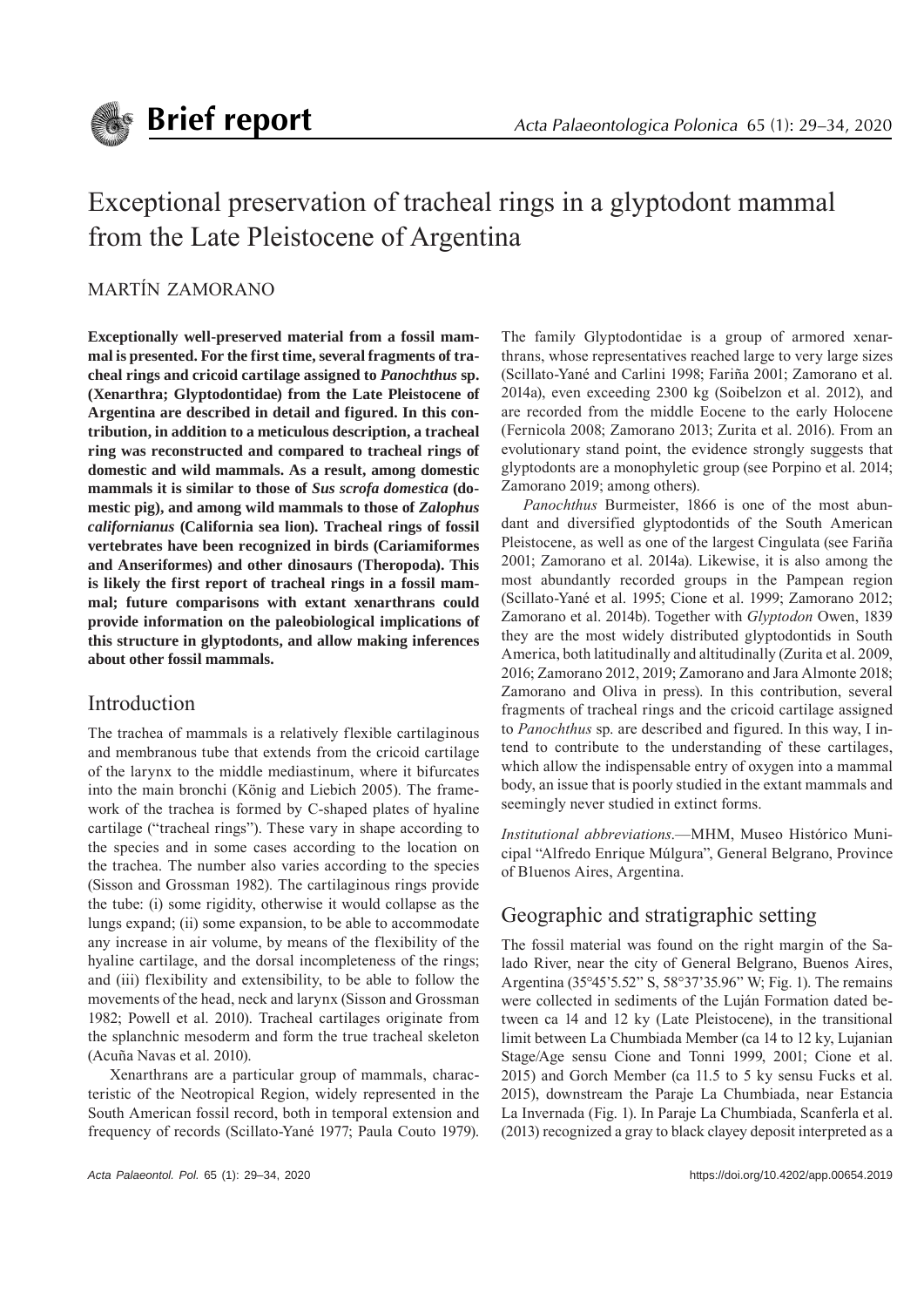

Fig. 1. **A**. Geographic location of studied area within Buenos Aires Province, Argentina (inset) near General Belgrano city, Los Tobianos Farm (35°45'5.52" S, 58°37'35.96" W), asterisk indicates where the studied specimen was discovered. **B**. Photo of the outcroup along the Salado River right bank, the site where *Panochthus* sp. (MHM-P 87) was found.

paleolagoon, in which several remains of fossil mammals were collected (*Hippidion principale* [Lund, 1842], *Smilodon populator* Lund, 1842, *Doedicurus clavicaudatus* [Owen, 1847], and *Megatherium americanum* Cuvier, 1796, among others), which corroborated the age of the level.

In general, the material recovered in the area where the remains studied here were collected are exceptionally preserved. Fossils of mammals recovered in this area contain large amounts of preserved collagen (Scanferla et al. 2013; Delsuc et al. 2016; Mitchell et al. 2016), and mummified exoskeletons of insects were found (Ramirez and Michat 2016). The high percentage of collagen preserved is a rare condition with respect to the rest of the Pleistocene deposits of the Pampas region (Scanferla et al. 2013), and this is probably what allowed the exceptional preservation of the cartilage studied here.

#### Material and methods

The fossil specimen described here was compared with tracheal rings and cricoid cartilage of domestic mammals, whose shape has been studied in detail, e.g., *Bos primigenius taurus*  Linnaeus, 1758 (Artiodactyla, Bovidae), *Canis lupus familiaris*  Linnaeus, 1758 (Carnivora, Canidae), *Capra aegagrus hircus*  Linnaeus, 1758 (Artiodactyla, Bovidae), *Equus ferus caballus*  (Linnaeus, 1758) (Perissodactyla, Equidae), *Felis silvestris catus* (Linnaeus, 1758) (Carnivora, Felidae), *Ovis orientalis aries*  Linnaeus, 1758 (Artiodactyla, Bovidae), and *Sus scrofa domestica* Linnaeus, 1758 (Artiodactyla, Suidae) (Barone 1984; Dabanoğlu et al. 2001; Climent et al. 2005; König and Liebich 2005; Martínez and Salvador 2010; Powell et al. 2010). I also used those wild mammals for comparison, but only through literature, e.g., *Cerdocyon thous* (Linnaeus, 1766) (Carnivora, Canidae), *Didelphis* sp. (Didelphimorphia, Didelphidae), *Hydrochoerus hydrochaeris Linnaeus, 1766 (Rodentia, Caviidae), Mirounga angustirostris* Gill, 1866 (Carnivora, Phocidae), *Odo benus rosmarus* (Linnaeus, 1758) (Carnivora, Odo benidae), *Ursus maritimus* Phipps, 1744 (Carnivora, Ursidae), *Phoca* 

*vitulina* Linnaeus, 1758 (Carnivora, Phocidae), and *Zalophus californianus Lesson, 1828 (Carnivora, Otariidae) (Sokolov et* al. 1968; Harrison and Denny 1985; Bertassoli and Santos 2013; Moore et al. 2014; Junior et al. 2016; Moreto et al. 2017).

#### Systematic palaeontology

#### Family Glyptodontidae Genus *Panochthus*

*Type species*: *Glyptodon tuberculatus* Owen, 1845; Middle Pleistocene–late Pleistocene) from the southern and center-northern areas of Argentina, Uruguay, south and central areas of Bolivia and southeastern region of Brazil.

#### *Panochthus* sp.

*Material*.—MHM-P 87, twenty-three fragments of tracheal rings, including fragments that probably belong to the crioid cartilage. The specimen consists of part of the skull (badly preserved), mandibular rami, postcranial bones (both humeri, radii- ulnae, both femurs, tibiae-fibulae, several elements of the carpus and tarsus, thoracic and lumbar vertebrae, cervical ribs) and the almost complete dorsal carapace. Because of the exceptional preservation of this material, fragments of tracheal rings, the crycoid cartilage and, some elements of the hyoid apparatus could be identified and were published by Zamorano et al. (2018). Late Pleistocene of General Belgrano, Buenos Aires, Argentina (35°45'5.52" S, 58°37'35.96" W) (Fig. 1). The remains were collected in sediments of the Luján Formation dated between ca 14 and 12 ky.

*Description*.—Tracheal cartilages are mostly small and fragile fragments; their thickness does not exceed 3 mm. Twenty-



Fig. 2. Tracheal cartilages of glyptodont mammal *Panochthus* sp. (MHM-P 87) from the Late Pleistocene of General Belgrano, Argentina, in ventral views. Lateral  $(A_1)$ , ventral and ventro-lateral  $(A_2)$  portions, fragment of cricoid cartilage  $(A_3)$  in ventral views.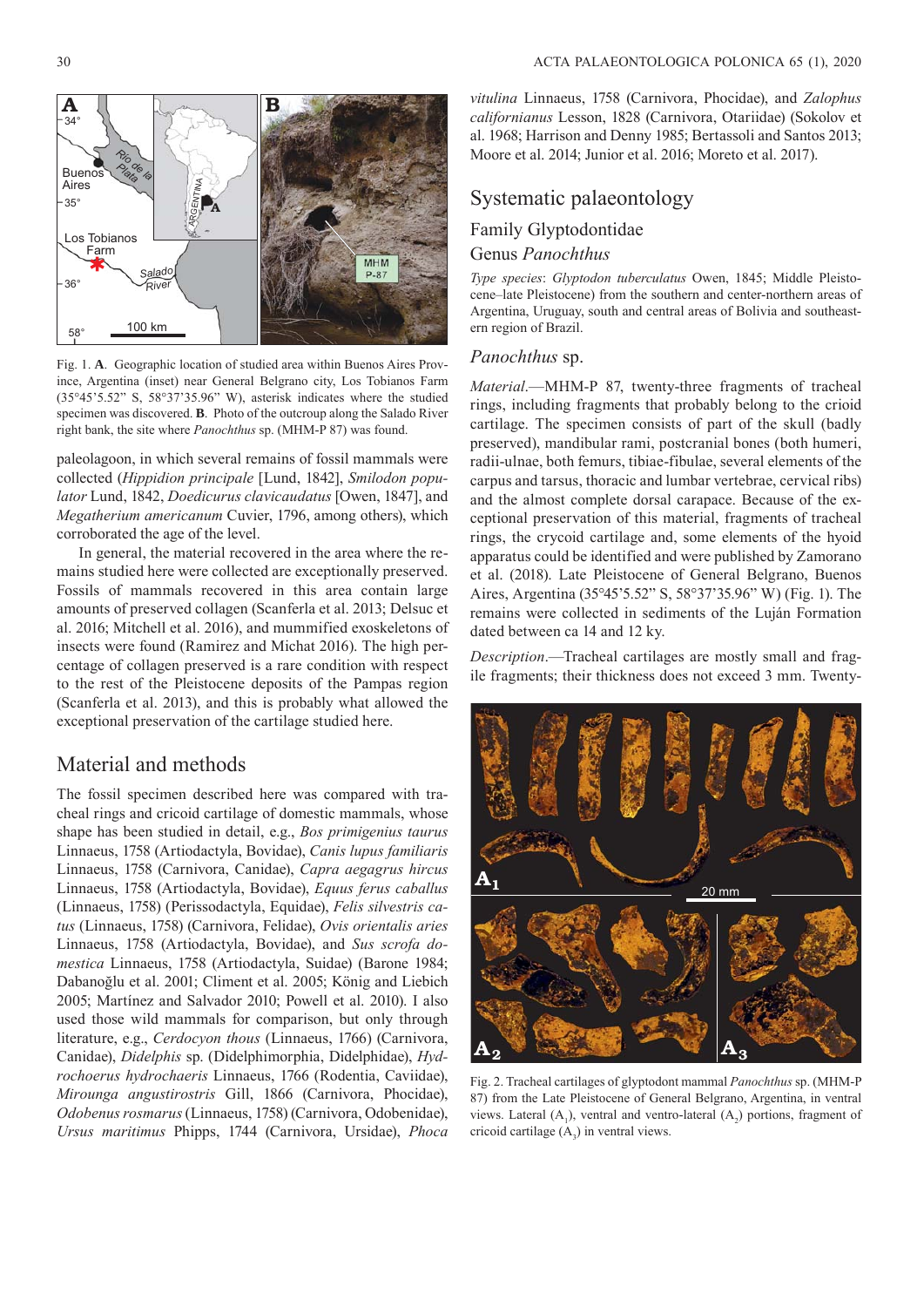

Fig. 3. Cartilages present in the neck of glyptodont mammal *Panochthus* sp. compared with Recent California sea lion and domestic pig. **A**. Thyroid, cricoid, and tracheal cartilages in ventral view; generalized mammal (A<sub>1</sub>), *Panochthus* sp. (A<sub>2</sub>). **B**. Explanatory drawing of the *Panochthus* sp. skull in lateral view, with hyoid apparatus and tracheal rings. **C–E**. Tracheal rings in anterior view. **C**. *Panochthus* sp. (MHM-P 87). **D**. California sea lion *Zalophus californianus* Lesson, 1828. **E**. Domestic pig *Sus scrofa domestica* Linnaeus, 1758. A, modified from Martínez and Turpín 2015; D, E, modified from Moore et al. 2014. Abbreviations: cc, cricoid cartilage; hy, hyoid apparatus; mr, mandibular rami; sk, skull; tc, thyroid cartilage; tr, tracheal rings.

three fragments of these tracheal rings were found, twelve of them belong exclusively to lateral sectors 19–54 mm in length and 6–8 mm in width. The three longest of these last fragments are fully curved (none of them cover the lateral sector completely), whereas the other nine are almost straight (Fig.  $2A_1$ ). Eight fragments belong to ventral portions of the rings; in this category are also included fragments of fused ventral and lateral portions (Fig.  $2A_2$ ), three of them, the largest ones, probably belong to the cricoid cartilage (this latter is similar in shape to a tracheal ring, although larger; Drake et al. 2010) (Fig.  $2A_3$ ). A tracheal ring was reconstructed; it is 80 mm high and 60 mm wide. Its diameter occupies approximately 15% of the skull height (without the mandible) (see Fig. 3B). The tracheal rings of *Panochthus* sp. would belong to a cylindrical trachea, slightly flattened on the dorsal and ventral sides, the free ends of each ring (that is, on its dorsal side) overlap, the left one above the right one (Fig. 3C).

*Remarks*.—Among domestic mammals, it is similar to those of *Sus scrofa domestica* (Fig. 3E), whereas among wild mammals it is similar to those of *Zalophus californianus* (Fig. 3D). Tracheal rings of *Sus scrofa scrofa*, a wild subspecies similar to its conspecific, are also similar, but those of *Zalophus californianus* resemble even more those of *Panochthus* sp., since these rings are flattened dorsally and ventrally, and not as in cross section as those of *S. scrofa scrofa*. Noteworthy, in *S. scrofa domestica* and *Z. californianus* the shape of the rings is constant along the entire trachea, as well as the overlapping of their free ends (Moreto et al. 2017). It has to be taken into account that the free ends of the tracheal cartilage of living mammals (in this case *S. scrofa domestica* and *Z*. *californianus*) are practically in contact, because the tracheal muscle holds them together, whereas in the fossils of *Panochthus* sp. these free ends are more widely separated.

#### Concluding remarks

During inspiration the air pressure is lower in the trachea than the atmospheric pressure, and without the tracheal rings, the trachea would collapse (Villee et al. 1971). For this reason the tracheal rings are totally indispensable for animals with lung breathing. In mammals these rings have the only basic and fundamental function of maintaining an open channel that allows the circulation of air from the larynx to the lungs and vice versa. Moore et al. (2014) studied the structure and rigidity of the tracheae of marine mammals and observed how the flow of air circulating through the tracheae behaved during diving. The rigidity of the trachea, deduced from the shape of the rings, is expressed in the capacity not to collapse. For some authors, this rigidity is an adaptation of marine mammals (Scholander 1940; Olsen et al. 1969; Kooyman and Sinnett 1979; Kooyman and Cornell 1981). However, Denison et al. (1971), Bostrom et al. (2008), and Moore et al. (2014) stated that it is similar to the rigidity of the tracheae of terrestrial mammals. In this sense, Moore et al. (2014) concluded that *Sus scrofa* (*S. scrofas crofa* and *S. scrofa domestica*) is the terrestrial mammal most similar to marine mammals. In turn, Harrison and Denny (1985) suggested that the influence of the shape and size of tracheal rings has to be taken into account on the running speed reached by mammals. To test this hy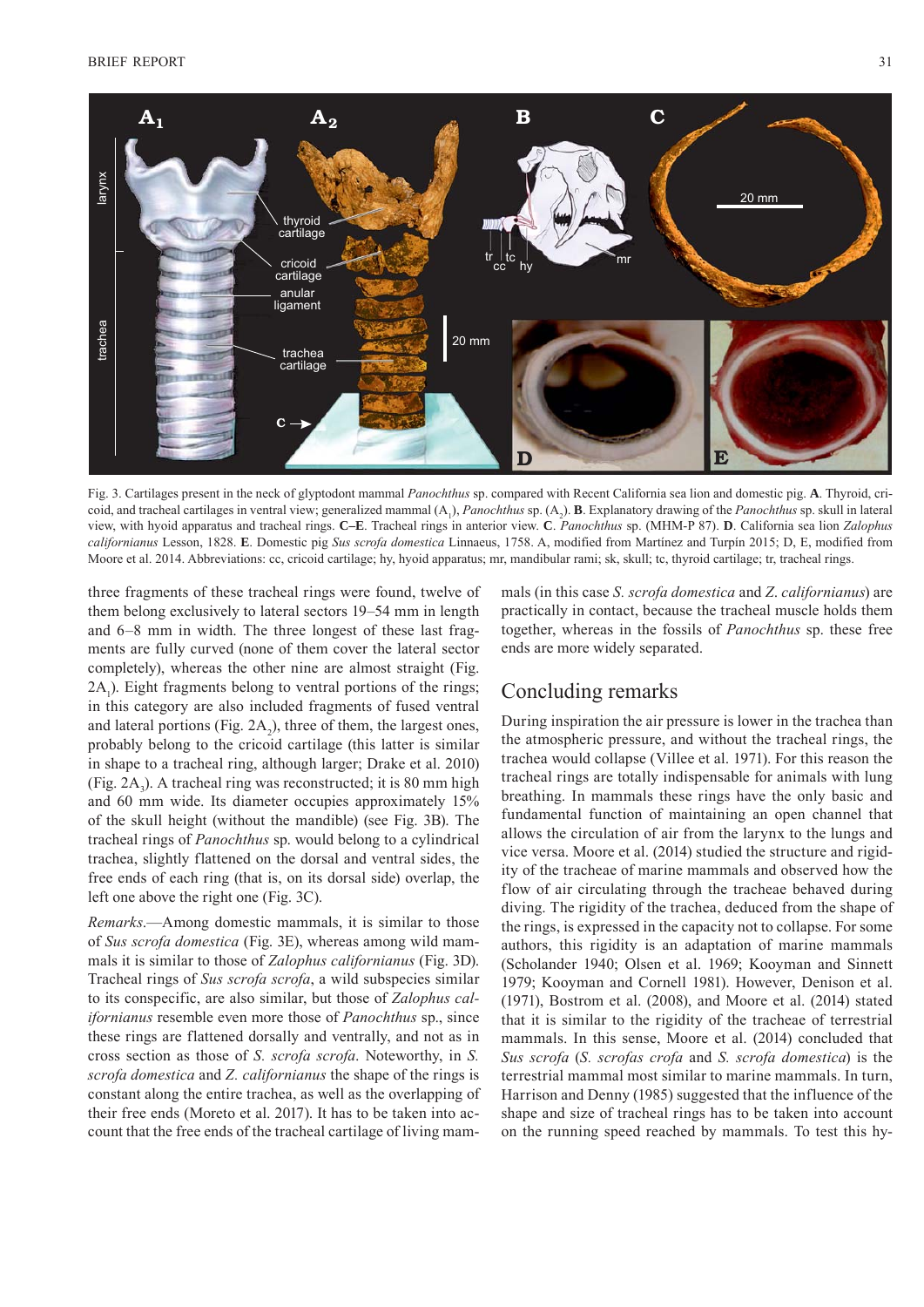Signore 1998).

pothesis, they used the relationship between the area occupied by the glottis lumen, the tracheal lumen (generated by the tracheal ring) and the body mass. In fossil mammals, these relationships cannot be calculated as a whole. Although the body mass has been estimated in several species of different groups (Fariña et al. 1998; Seebabher 2001; Reguero et al. 2010; Cassini et al. 2012; Toledo et al. 2014) the surface of the glottis lumen is unknown, and as for the lumen of the trachea, the present contribution is the first to report, figures and describes a tracheal ring of a fossil mammal. Tracheal rings have only been published in extinct birds: *Llallawavis scagliai* Degrange, Tambussi, Taglioretti, Dondas, and Scaglia, 2015 (Cariamiformes, Phorusrhacidae) (Degrange et al. 2015) and *Vegavis iaai* Clarke, Tambussi, Noriega, Erickson, and Ketcham, 2005 (Anseriformes, Vegaviidae) (Clarke et al. 2016); and other dinosaurs: *Scipionyx samniticus* Dal Sasso and Signore, 1998 (Theropoda, Coelurosauria) (Dal Sasso and

In the literature, data on cricoid cartilage and tracheal rings of living xenarthrans are very scarce. Naples (1999) states that the cricoid cartilage is partially ossified in the skull of the giant anteater *Myrmecophaga tridactyla* Linnaeus, 1758, and that small movements between this and the back of the tracheal rings are likely; according to Borges et al. (2017), in *M. tridactyla* the trachea begins at the sixth cervical. For the folivores, Gilmore et al. (2008) report the differences in length of the trachea between the tree sloths, *Choloepus* Illiger, 1811, in which it is extremely short and *Bradypus* Linnaeus, 1758, in which it is very long (25–28 cm) and would be probably correlated with the wide range of movement between the neck and the head.

Thanks to exceptional preservation conditions, three cartilaginous structures of the neck of a glyptodontid referred to the genus *Panochthus* are preserved, corresponding to a first record in an extinct mammal. Two of these structures belong to the laryngeal zone, the thyroid cartilage described in Zamorano et al. (2018) and the cricoid cartilage, and the third originates in the tracheal zone, the cartilages of the tracheal rings; the last two structures are presented in this communication (Figs. 2,  $3A_2$ ).

In summary, the tracheal rings of *Panochthus* sp. corresponds to a cylindrical trachea, slightly flattened on the dorsal and ventral sides, the free ends of each ring overlap, the left one above the right one. Similar to those of *Sus scrofa domestica* and *Zalophus californianus*, but those of *Z. californianus*  resemble even more those of *Panochthus* sp., since these rings are flattened dorsally and ventrally.

There are currently no other studies on tracheal rings in extinct mammals and in extant xenartrans; similar studies in extant xenartrans would provide valuable information on their adaptations. Future, more detailed analyses of the MHM-P 87, and possibly new findings of exceptionally preserved fossils could provide information on the paleobiological implications of this structure in glyptodonts. Likewise, these new data on the trachea and its adaptations in glyptodonts would allow to make inferences in other fossil mammals.

**Acknowledgments**.—I thank Álvaro Mones ( Augsburg, Germany), Hernán Zamorano (Río Turbio, Argentina), Ricardo Bonini (CON-ICET, Buenos Aires, Argentina), Néstor Toledo (CONICET), and Agustín Abba (Centro de Estudios Parasitológicos y de Vectores, La Plata, Argentina) for bibliographic support, María Julia Sanchez Rondini (La Plata, Argentina), Juan Ramón Artigas (La Plata, Argentina), and Cecilia Krmpotic (CONICET) for taking photographs of the material, Laureano Raúl González Ruíz (CONICET) for reading and comments on the manuscript, Juan Cruz González (La Plata, Argentina) for the drawings. Leandro M. Pérez, an anonymous reviewer, and editors are thanked for comments and suggestions that helped to improve the manuscript.

#### References

- Acuña Navas, M.J., Arce Rodríguez, E., Baquero Barcenas, A.M., Bonilla Mora, W., Coto Chinchilla, K., Guerrero Gamboa, L., Gutiérrez Porras, M., Jiménez Delgado, J., Leitón Villagra, C., Madrigal Rojas, J.P., Monge Carvajal, C., Morales González, F., Núñez Delgado, N., Penón Portmann, M., Quirós Castro, A.G., Rivera Calderón, C., and Vargas Sanabria, M. 2010. Embriología del desarrollo de los bronquios y el parénquima pulmonar. *Medicina Legal de Costa Rica* 27 (7): 61–74.
- Barone, R. 1984. *Anatomie Comparée des Mammifères Domestiques. Tome III. Splachnologie I. Appareil digestif. Appareil respiratoire.* 879 pp. Vigot, Paris.
- Bertassoli, B.M. and Santos, A.C. 2013. Morfologia da laringe e traqueia de gambás *Didelphis* sp.). *Ciencia Animal Brasileira* 14: 222–229.
- Borges, N.C., Nardotto, J.R., Oliveira, R.S., Rüncos, L.H., Ribeiro, R.G., and Bogoevich, A.M. 2017. Anatomy description of cervical region and hyoid apparatus in living giant anteaters *Myrmecophaga tridactyla* Linnaeus, 1758. *Pesquisa Veterinária Brasileira* 37: 1345–1351.
- Bostrom, B.L., Fahlman, A., and Jones, D.R. 2008. Tracheal compression delays alveolar collapse during deep diving in marine mammals. *Respiratory Physiology, and Neurobiology* 161: 298–305.
- Burmeister, G. 1866. Lista de los mamíferos fósiles del terreno diluviano. *Anales del Museo Público de Buenos Aires* 1: 121–232.
- Cassini, G.H., Vizcaíno, S.F., and Bargo, M.S. 2012. Body mass estimation in Early Miocene native South American unulates: a predictive equation based on 3D lgandmarks. *Journal of Zoology* 287: 53–64.
- Cione, A.L. and Tonni, E.P. 1999. Biostratigraphy and chronological scale of upper-most Cenozoic in the Pampean Area, Argentina. *In*: J. Rabassa and M. Salemme (eds.), *Quaternary of South America and Antarctic Peninsula* 12: 23–51.
- Cione, A.L., and Tonni, E.P. 2001. Correlation of Pliocene to Holocene southern South American and European vertebrate-bearing units. *In:*  L. Rook and D. Torre (eds.), Neogene and Quaternary continental stratigraphy and mammal evolution. *Bollettino della Societá Paleontologica Italiana* 40: 167–173.
- Cione, A.L., Gasparini, G.M., Soibelzon, E., Soibelzon, L. H., and Tonni, E.P. 2015. The GABI in southern South America. *In*: A.L. Cione, G.M. Gasparini, E. Soibelzon, L.H. Soibelzon, and E.P. Tonni (eds.), The Great American Biotic Interchange. *Springer Netherlands* 1: 71–96.
- Cione, A.L., Tonni, E.P., Bond, M., Carlini, A.A., Pardiñas, U.F.J., Scillato-Yané, G.J., Verzi, D., and Vucetich, M.G. 1999. Ocurrence charts of Pleistocene mammals in the Pampean area, eastern Argentina. *In:* E.P. Tonni and A.L. Cione (eds.), Quaternary of South America and Antarctic Peninsula, Special Volume, *Quaternary Vertebrate Paleontology in South America* 12: 53–73.
- Clarke, J.A., Chatterjee, S., Li, Z., Riede, T., Agnolin, F., Goller, F., and Novas, F.E. 2016. Fossil evidence of the avian vocal organ from the Mesozoic. *Nature* 538: 502–505.
- Clarke, J.A., Tambussi, C.P., Noriega, J.I., Erickson, G.M., and Ketcham, R.A. 2005. Definitive fossil evidence for the extant avian radiation in the Cretaceous. *Nature* 433: 305–308.
- Climent, S., Sarasa, M., Muniesa, P., and Latorre, R. 2005. *Manual de anatomía y embriología de los animales domésticos: cabeza: aparato*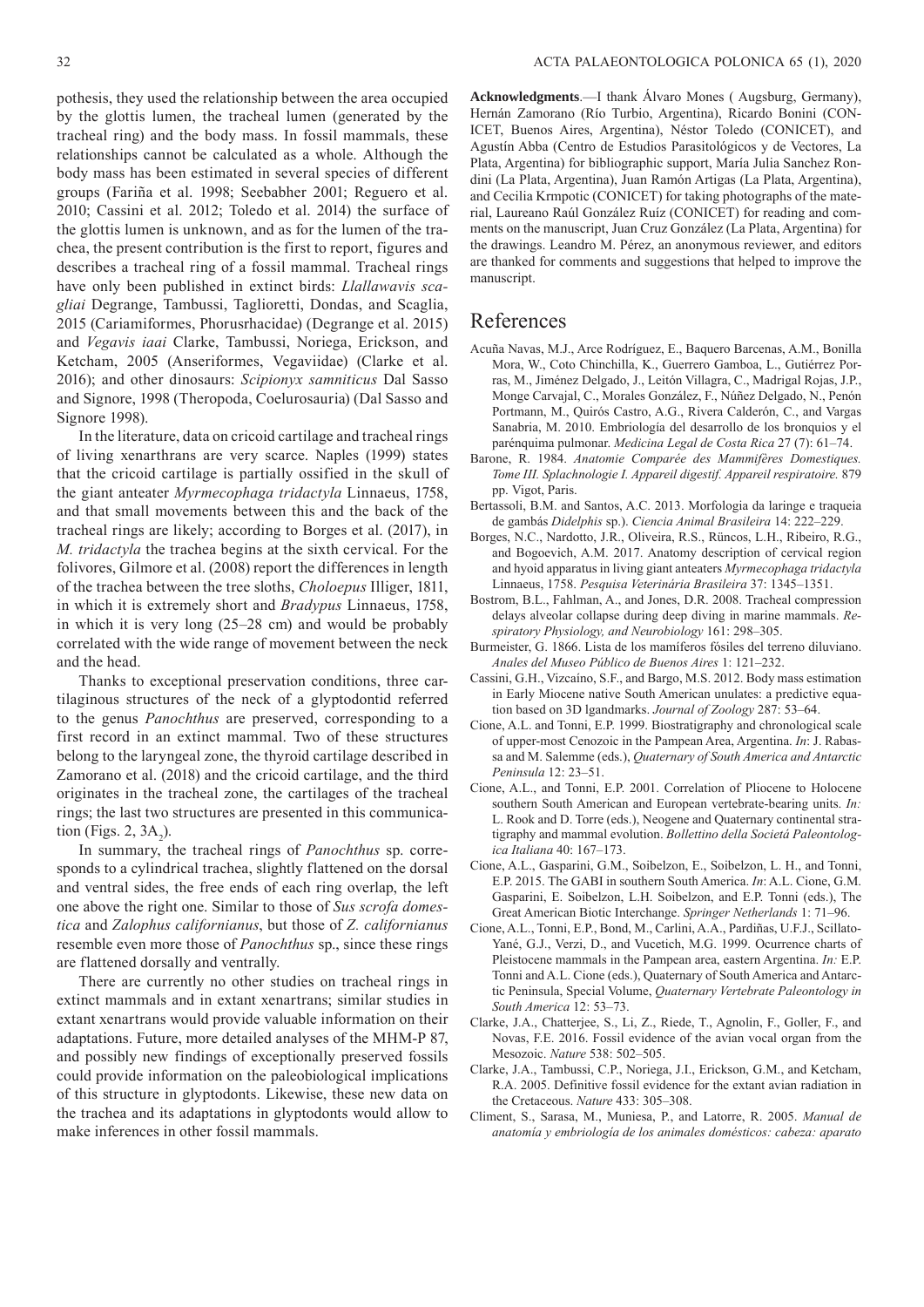*respiratorio: aparato digestivo: aparato urogenital.* 433 pp. Editorial Acribia, Zaragoza.

- Cuvier, G. 1796. Notice sur le squelette d'une très grande espèce de quadrupède inconnue jusqu'à présent, trouvé au Paraquay, et déposé au cabinet d'histoire naturelle de Madrid. *Magasin encyclopédique, ou Journal des Sciences, des Lettres et des Arts* 1: 303–310.
- Dabanoğlu, I., Öcal, M.K., and Kara, M.E. 2001. A quantitative study on the trachea of the dog. *Anatomia, Histologia, Embryologia* 30: 57–59.
- Denison, D.M., Warrell, D.A., and J.B. West. 1971. Airway structure and alveolar emptying in the lungs of sea lions and dogs. *Respiratory Physiology and Neurobiology* 13: 253–260.
- Dal Sasso, C. and Signore, M. 1998. Exceptional soft-tissue preservation in a theropod dinosaur from Italy. *Nature* 392: 383–387.
- Degrange, F.J., Tambussi, C.P., Taglioretti, M.L., Dondas, A., and Scaglia, F.A. 2015. A new Mesembriornithinae (Aves, Phorusrhacidae) provides new insights into the phylogeny and sensory capabilities of terror birds. *Journal of Vertebrate Paleontology* 35: e912656.
- Delsuc, F., Gibb, G.C., Kuch, M., Billet, G., Hautier, L., Southon, J., Rouillard, J.M., Fernicola, J.C., Vizcaíno S.F., MacPhee R.D., and Poinar, H.N. 2016. The phylogenetic affinities of the extinct glyptodonts. *Current Biology* 26: R155–R156.
- Drake, R.L., Vogl, A.W., and Mitchell, A.W. 2010. *Gray's Anatomy for Students. 2nd ed.* 1062 pp. Churchill Livingstone/Elsevier, Philadelphia.
- Fariña, R.A. 2001. Física y Matemáticas para reconstruir la vida en el pasado. *Actas de Fisiología* 6: 45–70.
- Fariña, R.A., Vizcaíno, S.F., and Bargo, M.S. 1998. Body mass estimations in Lujanian (late Pleistocene–early Holocene of South America) mammal megafauna. *Mastozoología Neotropiocal* 5: 87–108.
- Fernicola, J.C. 2008. Nuevos aportes para la sistemática de los Glyptodontia Ameghino 1889 (Mammalia, Xenarthra, Cingulata). *Ameghinana*  45: 553–574.
- Fucks, E., Pisano, M.F., Huarte, R., Di Lello, C.V. Mari, F., and Carbonari, J. 2015. Stratigraphy of the fluvial deposits of the Salado river basin, Buenos Aires province: lithology, chronology and paleoclimate. *Journal of South American Earth Sciences* 60: 129–139.
- Gill, T. 1866. Prodome of a monograph of the Pinnipedia. *Proceedings of the Essex Institute* 5: 3–13.
- Gilmore, D., Duarte, D.F., Costa, and C.P. 2008. The physiology of two- and three-toed sloths. *In*: S.F. Vizcaino and W.J. Loughry (eds.), *The Biology of the Xenarthra*, 130–142. University Press of Florida, Gainesville.
- Harrison, D.F.N., and Denny., S. 1985. The possible influence of laryngeal and tracheal size on the running speed of mammals. *Acta Oto-Laryngologica* 9: 229–235.
- Illiger, J.K.W. 1811. *Prodromus systematis mammalium et avium additis terminis zoographicis utriusque classis*. 301 pp. C. Salfeld, Berolini.
- Junior, P.S., Carvalho, N.C., Mattos, K., Anjos, B.L., and Santos, A.L. 2016. Morfologia a laringe em *Cerdocyon thous* (Linnaeus, 1766). *Pesquisa Veterinária Brasileira* 36: 45–54.
- König, H.E. and Liebich, H.G. 2005. *Anatomía de los animales domésticos: texto y atlas en color. Tomo 2: Órganos: sistema circulatorio y sistema nervioso.* 385 pp. Editorial Médica Panamericana. Buenos Aires.
- Kooyman, G.L. and Cornell, L.H. 1981. Flow properties of expiration and inspiration in a rained bottlenose porpoise. *Physiological Zoology* 54: 55–61.
- Kooyman, G.L. and Sinnett, E.E. 1979. Mechanical properties of the harbor porpoise lung, *Phocoena phocoena*. *Respiratory Physiology and Neurobiology* 36: 287–300.
- Lesson, R.P. 1828. *Cetaces. Vol. 1 of Complément des oeuvres de Buffon ou Histoire Naturelle des animaux rares découverts par les naturalistes et les voyageurs depuis la mort de Buffon.* 442 pp. Baudouin frères, Paris.
- Linnaeus, C. 1758. *Systema naturæ per regna tria naturæ, secundum classes, ordines, genera, species, cum characteribus, differentiis, synonymis, locis. Tomus I. Editio decima, reformata*. 824 pp. Laurentius Salvius, Holmiae.
- Linnaeus, C. 1766. *Systema naturæ per regna tria naturæ, secundum classes, ordines, genera, species, cum characteribus, differentiis, synonymis, locis. Tomus I. 12th ed.* 532 pp. Laurentius Salvius, Holmiae.
- Lund, P.W. 1842. Blik paa Brasiliens Dyreverden för sidste jordomvaeltning. Fjerde Afhandling: Fortsaettelse af Pattedyrene. Lagoa Santa d. 30 Januar 1841. Copenhague. *K. Danske videnskabernes Selskabs naturvidenskapelige og mathematiske Afhandlinger* 9: 137–208.
- Martínez, M.E.G. and Salvador, C.R. 2010. Anatomía Veterinaria. 2. Estudio de la tráquea y del pulmón. Morfología y lobulaciones pulmonares. *Rediuca* 2: 21–28.
- Martínez, R.A. and Turpín, J.M.I. 2015. Embriología y anatomía de la tráquea y el esófago. *In*: SEORL-PCF (eds.), *Libro Virtual de formaci*ón en *Otorrinolaringología* 134: 1846–1858.
- Mitchell, K.J., Scanferla, A., Soibelzon, E., Bonini, R., Ochoa, J., and Cooper, A. 2016. Ancient DNA from the extinct South American giant glyptodont *Doedicurus* sp. (Xenarthra: Glyptodontidae) reveals that glyptodonts evolved from Eocene armadillos. *Molecular Ecology* 25: 3499–3508.
- Moore, C., Moore, M, Trumble, S., Niemeyer, M., Lentell, B., McLellan, W., Sostidis, A., and Fahlman, A. 2014. A comparative analysis of marine mammal tracheas. *Journal of Experimental Biology* 217: 1154–1166.
- Moreto, A.O., Oliveira, F.D., Bertassoli, B.M., and Neto, A.C.A. 2017. Morfologia comparada do aparelho respiratório de capivaras (*Hydrochoerus hydrochoeris*). *Pesquisa Veterinária Brasileira* 37: 69–277.
- Naples, V.L. 1999. Morphology, evolution and function of feeding in the giant anteater (*Myrmecophaga tridactyla*). *Journal of Zoology* 249: 19–41.
- Olsen, C.R., Hale, F.C., and Elsne, R. 1969. Mechanics of ventilation in the pilot whale. *Respiratory Physiology and Neurobiology* 7: 137–149.
- Owen, R. 1839. Note on the Glyptodon. *In*: W. Parish (ed.) *Buenos Ayres, and the Provinces of the Rio de la Plata: Their Present State, Trade, and Debt*, 1–178. John Murray, London.
- Owen, R. 1845. *Descriptive and Illustrated Catalogue of the Fossil Organic Remains of Mammalia and Aves Contained in the Museum of the Royal College of Surgeons of London*. 391 pp. R. & J.E. Taylor, London.
- Owen, R. 1847. Notice of some fossil Mammalia of South America. *In*: *Report of the 16th Meeting of the British Association for the Advancement of Science*, 65–67. Southampton*.*
- Paula Couto, J.C. 1979. *Tratado de Paleomastozoología*. 590 pp. Academia Brazileira de Ciencias, Rio de Janeiro.
- Phipps, C.J. 1774. *A Voyage Towards the North Pole*. 253 pp. J. Nourse, London.
- Porpino, K.O., Fernicola, J.C., Cruz, L.E., and Bergqvist, L.P. 2014. The intertropical Brazilian species of *Panochthus* (Xenarthra, Cingulata, Glyptodontoidea): a reappraisal of their taxonomy and phylogenetic affinities. *Journal of Vertebrate Paleontology* 34: 1165–1179.
- Powell, R.J., Du Toit, N., Burden, F.A., and Dixon, P.M. 2010. Morphological study of tracheal shape in donkeys with and without tracheal obstruction. *Equine Veterinary Journal* 4: 136–141.
- Ramírez, L.C., and Michat, M.C. 2016. First fossil predaceous diving beetle from the late Pleistocene of Buenos Aires, Argentina. *Ameghiniana*  53: 512–517.
- Reguero, M.A., Candela, A.M., and Cassini, G.H. 2010. Hypsodonty and body size in rodent-like notoungulate. *In*: R.H. Madden, A.A., Carlini, M.G., Vucetich, and R.F. Kay (eds.), *The Paleontology of Gran Barranca* 1: 362–377. Cambridge University Press, Cambridge.
- Scanferla, A., Bonini, R., Pomi, L., Fucks, E., and Molinari, A. 2013. New late pleistocene megafaun assemblage with well-supported chronolog1y from the Pampas of southern South America. *Quaternary International* 307: 97–161.
- Scholander, P.F. 1940. Experimental investigations on the respiratory function in diving ammals and birds. *Hvalradets Skrifter* 22: 1–131.
- Scillato-Yané, G.J. 1977. Sur quelques Glyptodontidae nouveaux (Mammalia, Edentata) du Déséadien (Oligocene inferieur) de Patagonie (Argentine). *Bulletin du Muséum National d'Histoire Naturelle* 64: 249–262.
- Scillato-Yané, G.J., and Carlini, A.A. 1998. Un Gigantesco Gliptodonte en los Alrededores de la Ciudad de La Plata. *Revista del Museo de La Plata* 11 (2): 45–48.